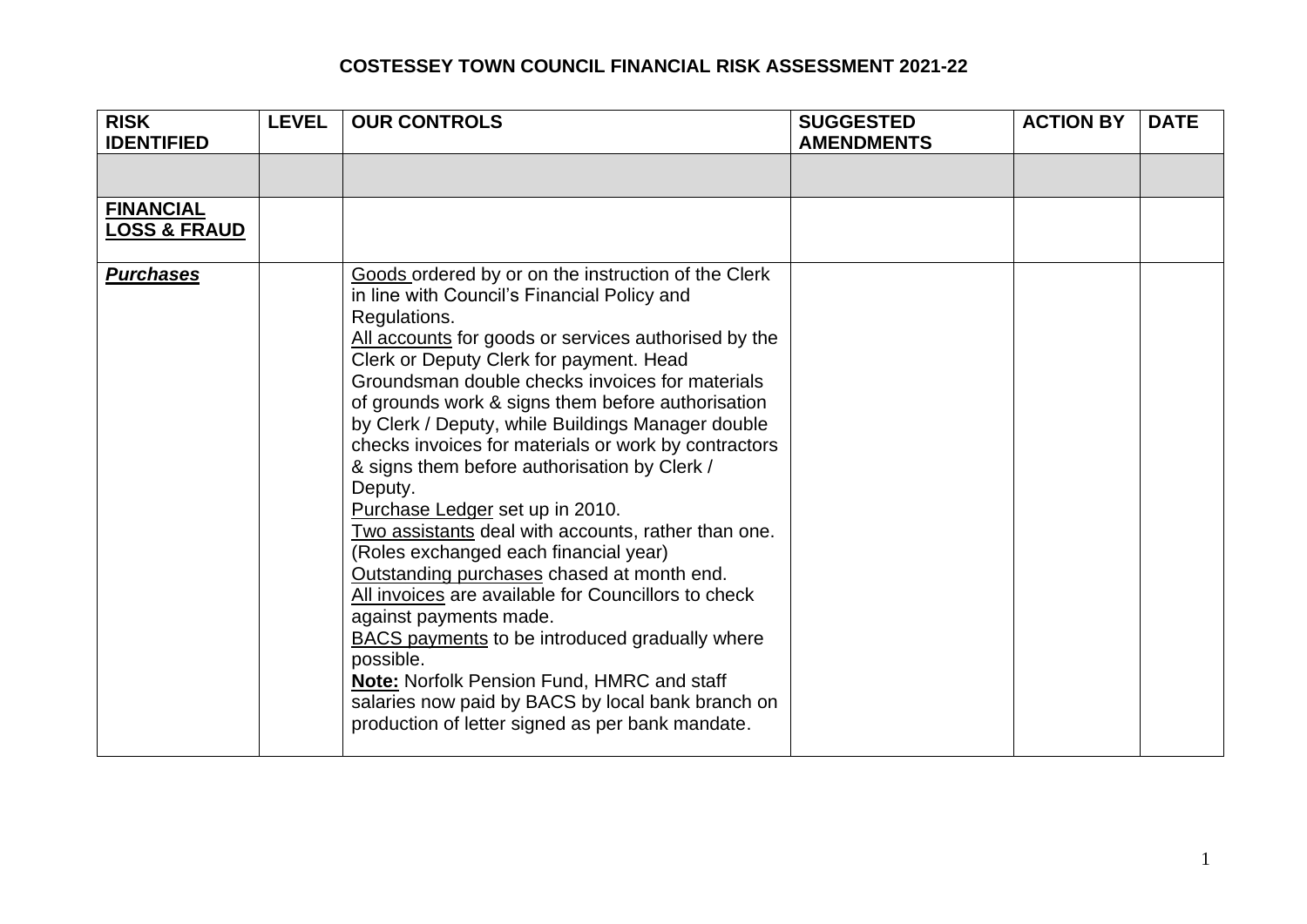| Debit Cards &<br><b>IMPREST</b><br>accounts | Clerk and Groundsman each have debit cards with<br>authorisation to buy goods up to £3,000. These<br>IMPREST accounts are monitored through the<br>Accounts system and purchases must have<br>accompanying receipts for the audit trail.<br>A second Debit Card for the Deputy Clerk might be<br>useful now that Working from Home is more<br>frequent                                                                                                                                                                                                                                                      |  |  |
|---------------------------------------------|-------------------------------------------------------------------------------------------------------------------------------------------------------------------------------------------------------------------------------------------------------------------------------------------------------------------------------------------------------------------------------------------------------------------------------------------------------------------------------------------------------------------------------------------------------------------------------------------------------------|--|--|
| <b>Banking</b>                              | Staff: Any member of staff can pay cash & cheques<br>into the bank branch. Pay-in slip to agree with<br>monies & cheques. ONLY Clerk & Deputy<br>authorised to withdraw cash, speak to Bank Call<br>Centres, sign banking letters etc.<br>Balances checked on-line daily with Clerk / Deputy<br>authorising PIN code on Debit card for access to<br>"View" banking.<br>Internal transfers between accounts can be made at<br>anytime by Clerk or Deputy, though usually at<br>month end & print out put on file.<br>Bank accounts checked daily to ensure no<br>unauthorised Direct Debits have been set up |  |  |
| <b>Cheques</b>                              | Cheques for payment are not usually sent until<br>goods received.<br>Cheques for payment to be written by the Assistant<br>and signed by two Councillors from a list of six plus<br>the Clerk or Deputy<br>Cheques raised in numerical order and entered<br>onto the accounts system.                                                                                                                                                                                                                                                                                                                       |  |  |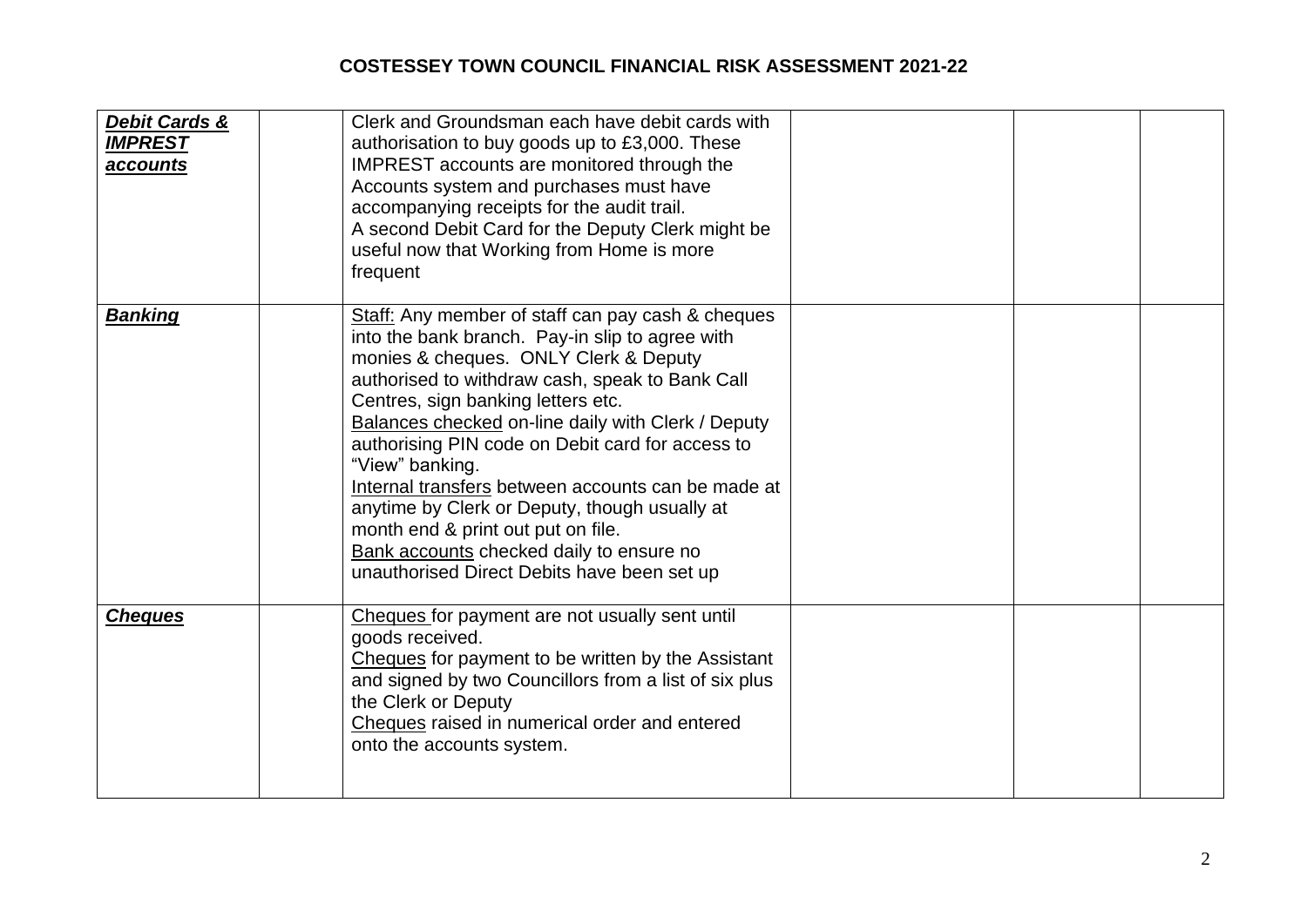|                                                 | <b>BACS procedure (see FB&amp;S Committee Minutes)</b><br>23/06/15) to be followed – approved by Internal<br>Auditor<br><b>Note:</b> Occasionally payment for maintenance<br>contract visits is demanded in advance by known<br>suppliers, and sometimes phased payments are<br>made for large projects                                                                                                                                                                                                                                                                                                      |  |
|-------------------------------------------------|--------------------------------------------------------------------------------------------------------------------------------------------------------------------------------------------------------------------------------------------------------------------------------------------------------------------------------------------------------------------------------------------------------------------------------------------------------------------------------------------------------------------------------------------------------------------------------------------------------------|--|
| <b>BACS payments</b>                            | See note above - Salaries paid by BACS, including<br><b>HMRC including Norfolk Pension Fund</b><br>Procedures to be in line with Business Banker's<br>explanation and Procedure agreed with Internal<br>Auditor in June 2015. Councillor authorisation to be<br>in line with cheque signing mandate.                                                                                                                                                                                                                                                                                                         |  |
| Sales / Receipts                                | Sales Ledger set up & all services invoiced.<br>All monies, (cheques, cash or BACS) are receipted<br>with the name and address of the payee and the<br>item to which it refers.<br>Receipts are listed in numerical order in the<br>accounts. All receipts are paid into the bank either<br>by pay-in book listing with receipt number reference<br>or by direct payment. (BACS)<br>All receipts are listed and appear on the monthly<br>statements.<br>Outstanding invoices to be paid are chased with a<br>friendly phone call "reminder" followed by three<br>letters of increasing severity as necessary |  |
| Accounts/<br><b>Bookkeeping/</b><br><b>Bank</b> | After the change of month, a complete copy of the<br>accounts is taken to the Finance Committee for<br>scrutiny, and a summarised version is presented to                                                                                                                                                                                                                                                                                                                                                                                                                                                    |  |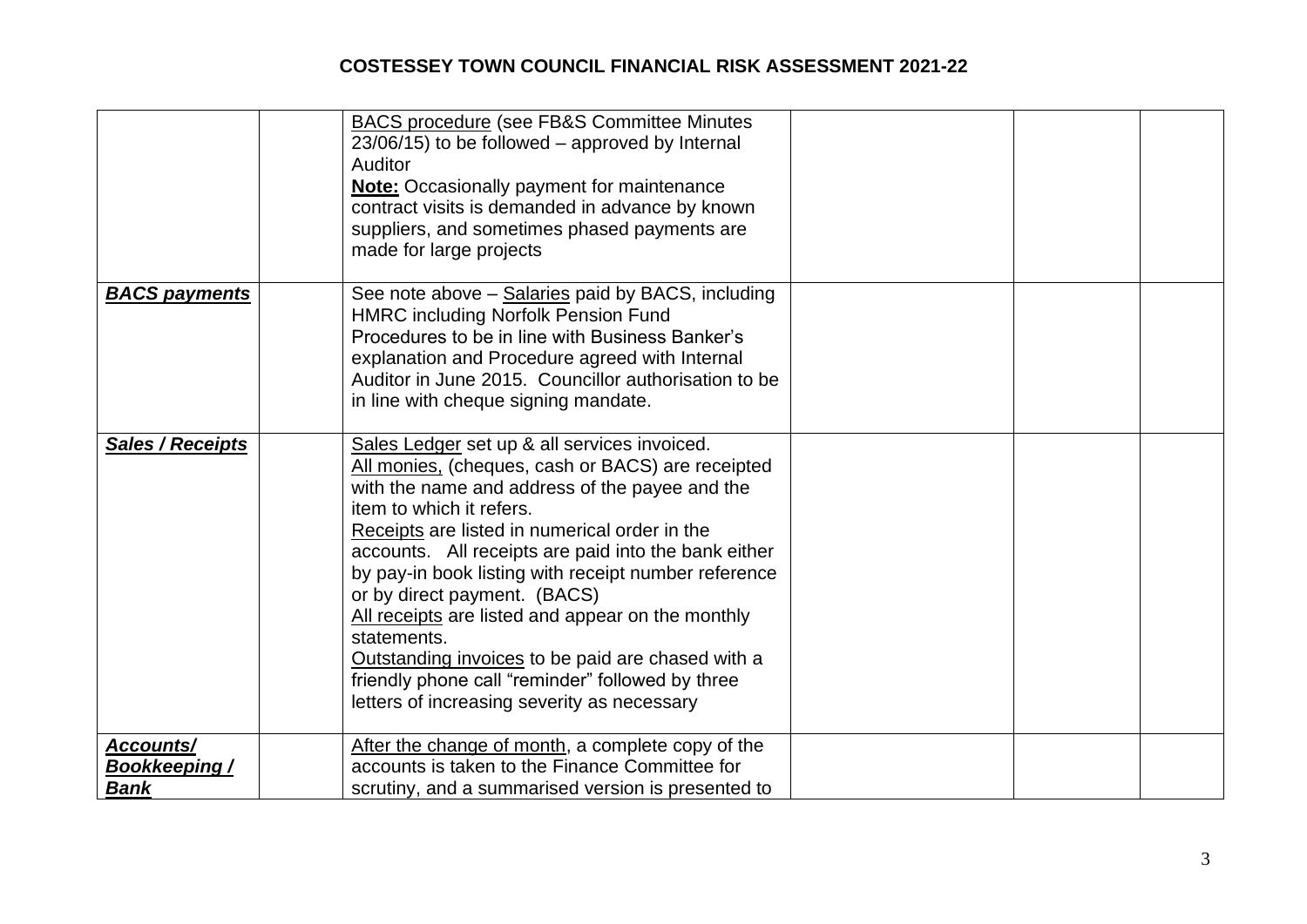| <b>Reconciliations</b><br><u>' Budgetary</u><br><b>Control</b> | the following full Council meeting for approval and<br>signature.<br>A bank reconciliation is prepared each month and<br>presented at the Finance Committee and a<br>summarised version is presented to full Council.<br>Bank account details to be obscured on public<br>copies as security measure<br>Bank reconciliations are also monitored by the<br>"Scrutineer Member".<br>A brief budget report is presented to Finance<br>Committee monthly, then to Council, with details of<br>potential overspends.<br>GDPR requires data protection for individuals so<br>summaries and bank recs only for public - full<br>accounts can be requested and presented on<br>purple paper to Clirs ONLY - OR AS ADVISED BY<br>ONGOING GUIDANCE ON GDPR REGS<br>Note: due to Data Protection regulations many<br>names are redacted & summaries of<br>reconciliations are more appropriate |  |  |
|----------------------------------------------------------------|-------------------------------------------------------------------------------------------------------------------------------------------------------------------------------------------------------------------------------------------------------------------------------------------------------------------------------------------------------------------------------------------------------------------------------------------------------------------------------------------------------------------------------------------------------------------------------------------------------------------------------------------------------------------------------------------------------------------------------------------------------------------------------------------------------------------------------------------------------------------------------------|--|--|
| <b>Petty Cash</b>                                              | Purchases may not be made by the members of<br>staff without the Clerk's / Deputy's express<br>permission. Receipts must be produced before<br>reimbursement is made, and staff must sign to say<br>they have received petty cash.<br>The petty cash account to be administered by the<br>Clerk / Deputy Clerk. The amount held on this<br>account was reduced to £300 as of 1 April 2011.<br>Cash is held in box in locked safe.<br>Large amounts of cash are not held on premises<br>but banked regularly.                                                                                                                                                                                                                                                                                                                                                                        |  |  |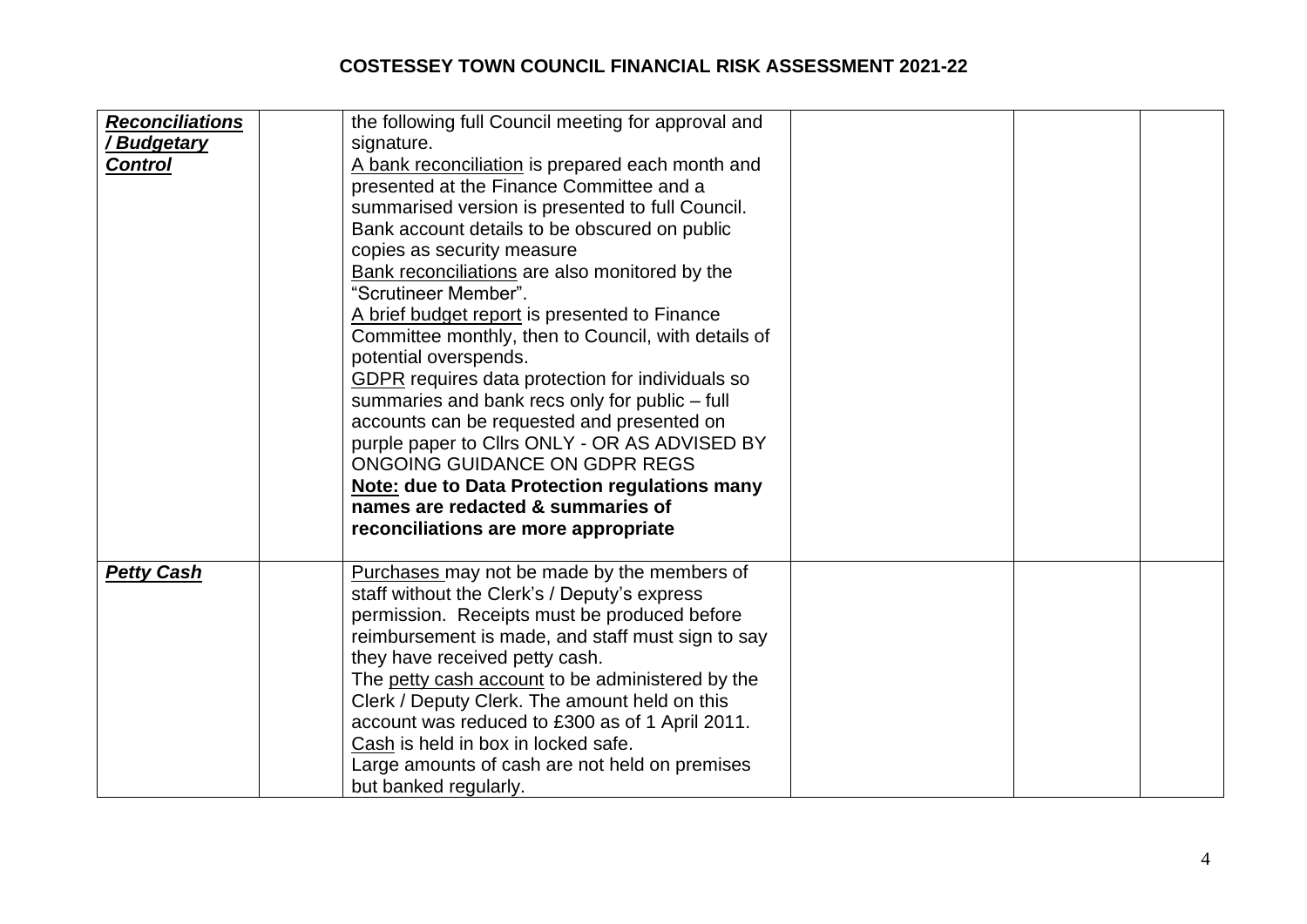| <u>Year End &amp;</u><br><b>Audit</b> | <b>Accountancy firm (DCK Accounting Solutions)</b><br>prepares the year-end figures and assists with<br>budget setting.<br><b>Internal Audit: Auditing Solutions has been</b><br>appointed to conduct two internal audits per year<br>and comment on the end of year presentation.<br>Internal Audit Reports are presented to Finance<br>Committee, then full Council and an Action Plan is<br>implemented<br><b>External Audit: PKF Littlejohn LLP have been</b><br>appointed as External Auditors for 2017-2022.<br>Their report is presented to Finance Committee,<br>then full Council and an Action Plan is implemented.<br>The audit report is made available to the public as<br>required by the Accounts & Audit Regulations.<br>AGAR: RFO completes the Year End return and<br>signs the accounts section before presenting to full<br>Council in good time to submit to the External<br>Auditors, according to the required timetable |  |  |
|---------------------------------------|-------------------------------------------------------------------------------------------------------------------------------------------------------------------------------------------------------------------------------------------------------------------------------------------------------------------------------------------------------------------------------------------------------------------------------------------------------------------------------------------------------------------------------------------------------------------------------------------------------------------------------------------------------------------------------------------------------------------------------------------------------------------------------------------------------------------------------------------------------------------------------------------------------------------------------------------------|--|--|
| <b>Fixed Assets</b>                   | An inventory of fixed assets (Land, buildings, play<br>equipment, office equipment, plant, vehicles,<br>investments etc) is kept and updated periodically<br>with acquisitions and disposals recorded and is<br>included in notes to the accounts at the Year End.<br>They are available to Councillors in the office on<br>request                                                                                                                                                                                                                                                                                                                                                                                                                                                                                                                                                                                                             |  |  |
| <b>Payroll</b>                        | Payroll undertaken by the Clerk / Deputy, using<br>specialist Moneysoft software following introduction<br>of RTI by HMRC. Blyth Accountancy Services have                                                                                                                                                                                                                                                                                                                                                                                                                                                                                                                                                                                                                                                                                                                                                                                      |  |  |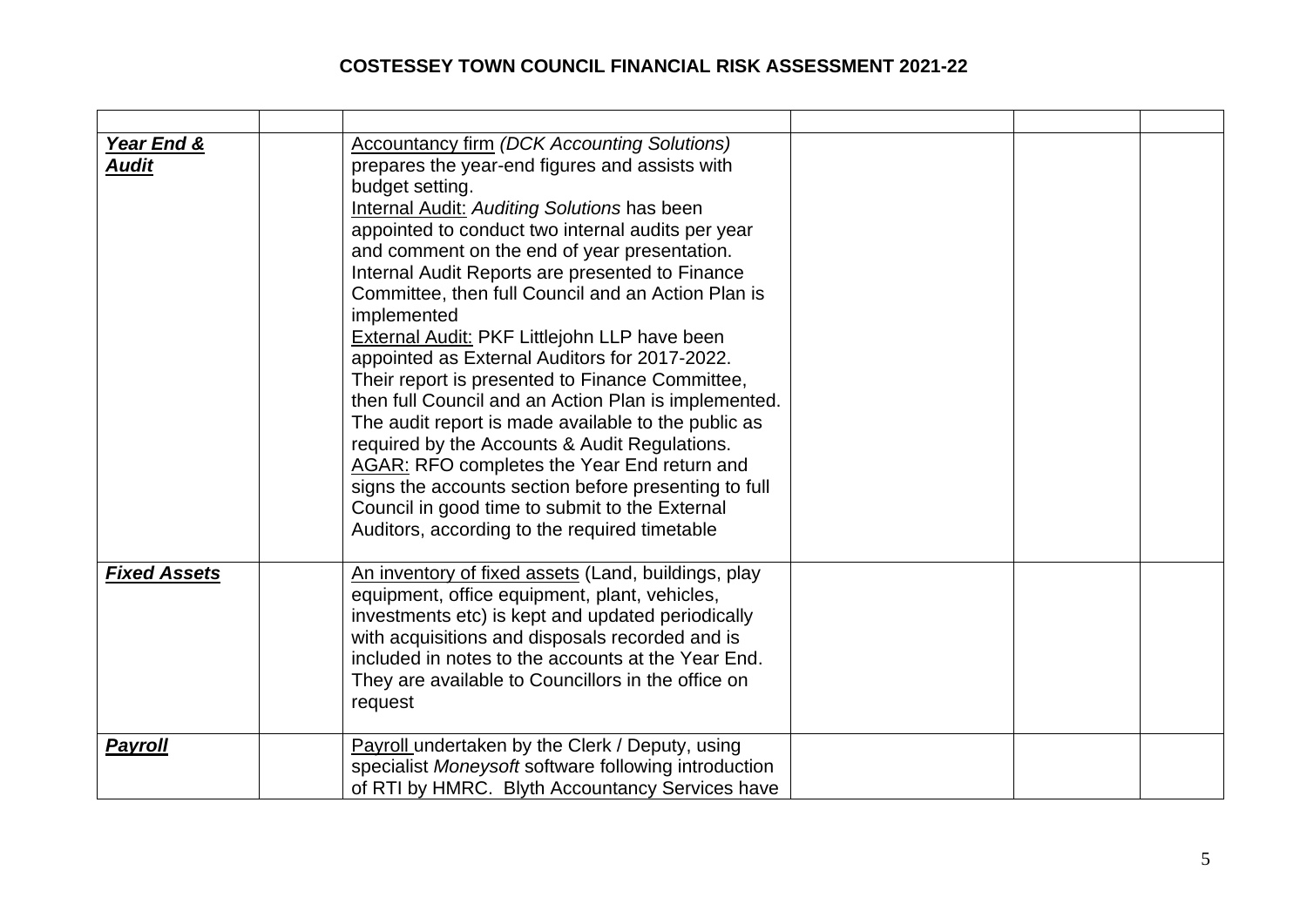|                                                    | trained the Clerk and act as "back-up" for training<br>and holidays / sick leave / absences and<br>emergencies. Copies of calculations and payslips<br>and acknowledgements by HMRC are kept.                                                                                                |  |  |
|----------------------------------------------------|----------------------------------------------------------------------------------------------------------------------------------------------------------------------------------------------------------------------------------------------------------------------------------------------|--|--|
| Quotes /<br>Tenders /<br><b>Contracts</b>          | Three quotes to be sought where possible. (See<br>current Financial Regulations for allowable<br>exceptions). GDPR will influence whether CTC<br>keeps quotes till after conclusion of Audit for the<br>particular financial year<br>Annual maintenance contracts in place for<br>equipment. |  |  |
| <b>Reduction in</b><br><b>Tax Base</b>             | Reduction of 6 for 2021-22 financial year. Reduction<br>likely to continue into 2022-23 due to effects of<br>Covid<br><b>Community Governance Reviews could lead to</b><br>changes in parish boundary in future which would<br>affect the Tax Base.                                          |  |  |
|                                                    |                                                                                                                                                                                                                                                                                              |  |  |
| <b>REGULATIONS</b><br>& POLICY<br><b>DOCUMENTS</b> |                                                                                                                                                                                                                                                                                              |  |  |
| <b>Standing</b><br><b>Orders</b>                   | Standing Orders have been reviewed and adopted<br>without suspension as of December 2019. External<br>Auditors have previously required Standing Orders<br>be reviewed every three years as a minimum-                                                                                       |  |  |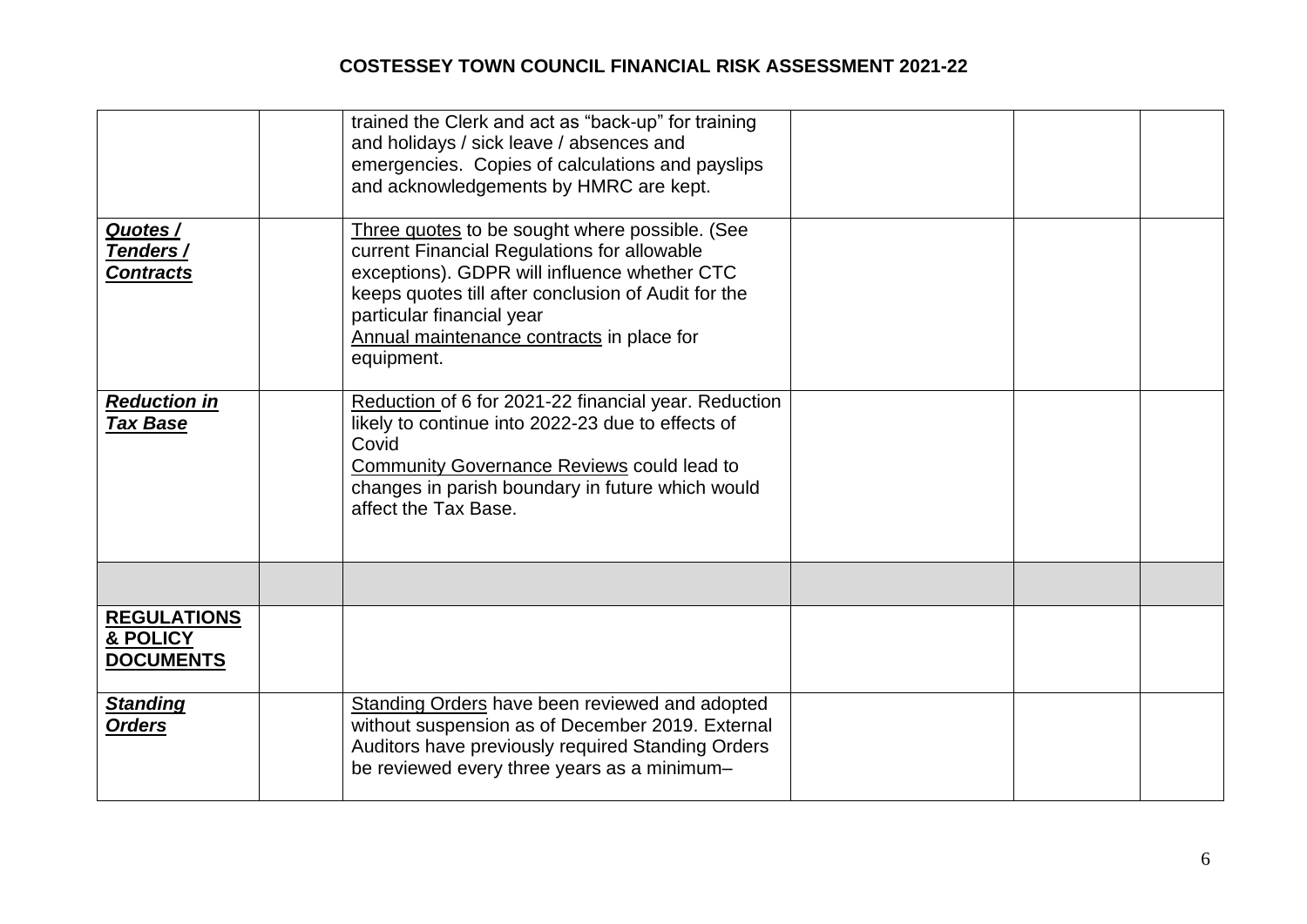| <b>Financial</b><br><b>Regulations</b>     | To be reviewed annually. AMENDED DRAFT to be<br>reviewed and approved by Finance Committee then<br>CTC.                                                                                                                                                                                                                                                                        |                                                                           |  |
|--------------------------------------------|--------------------------------------------------------------------------------------------------------------------------------------------------------------------------------------------------------------------------------------------------------------------------------------------------------------------------------------------------------------------------------|---------------------------------------------------------------------------|--|
| Code of<br><b>Conduct</b>                  | Following the provisions of the Localism Act 2011,<br>the previous standard Code of Conduct has been<br>replaced with a tailor-made code based on best<br>practice models. Code readopted by Council,<br>usually at Annual Meeting of Council every year.                                                                                                                      | <b>Note: New national</b><br>model Code is under<br>discussion at present |  |
| Member /<br><b>Officer Protocol</b>        | Protocol sets out the expected relationship between<br>Council members and officers. Based on best<br>practice documents elsewhere                                                                                                                                                                                                                                             |                                                                           |  |
| <b>Procedures &amp;</b><br><b>Policies</b> | Admin procedures standardised and all office staff<br>made aware of them. Office procedures in process<br>of being written down and collated<br>Various Policies already in place: (see list) Other<br>policies to be drafted and presented to full Council<br>as appropriate<br>Policy Handling to be updated in light of GDPR -<br>awaiting further detailed sector guidance | <b>Note: Moved from Risk</b><br><b>Control Section</b>                    |  |
|                                            |                                                                                                                                                                                                                                                                                                                                                                                |                                                                           |  |
| <b>RISK CONTROL</b>                        |                                                                                                                                                                                                                                                                                                                                                                                |                                                                           |  |
| <b>Risk</b><br><b>Assessments</b>          | A thorough H&S regime, with policies & risk<br>assessments for the Council's activities, is prepared<br>and reviewed by a specialist H&S company. The<br>Clerk meets the Company Director approx.                                                                                                                                                                              |                                                                           |  |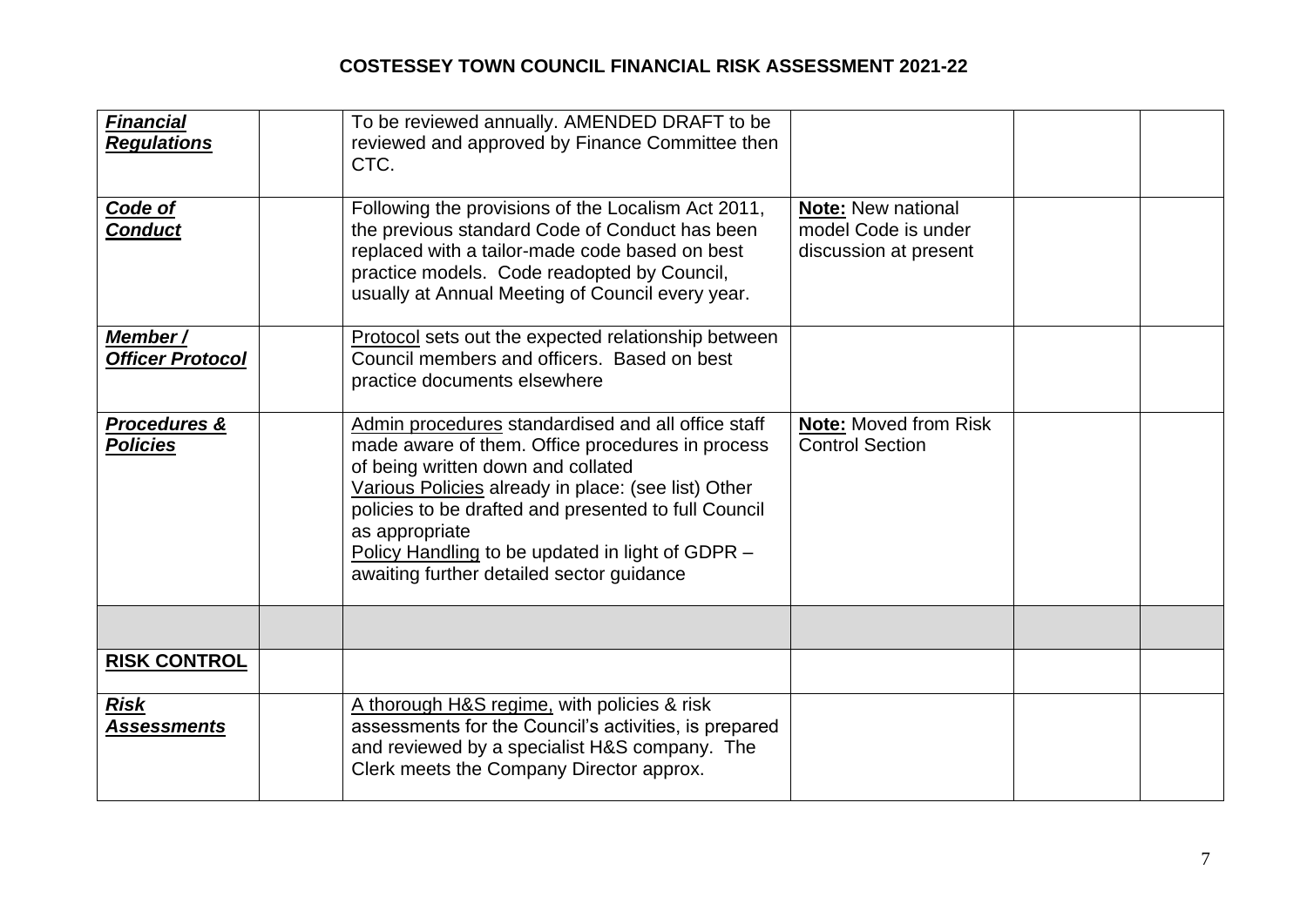|                                                                 | quarterly and new premises, equipment & activities<br>are assessed.<br>This Financial RA is checked annually & updated by<br>the Clerk as necessary for approval by Finance<br><b>Committee and Council.</b>                                                                                                                                                                                                                                                                                |                                         |  |
|-----------------------------------------------------------------|---------------------------------------------------------------------------------------------------------------------------------------------------------------------------------------------------------------------------------------------------------------------------------------------------------------------------------------------------------------------------------------------------------------------------------------------------------------------------------------------|-----------------------------------------|--|
| <b>Inspection &amp;</b><br><b>Maintenance</b><br><b>Regimes</b> | Play equipment and grounds are inspected<br>regularly and recorded.<br>Annual Maintenance contracts entered into for<br>essential equipment<br>Kitchen Premises registered with District Council<br>Environmental Health & inspected.                                                                                                                                                                                                                                                       |                                         |  |
| <b>Insurance</b>                                                | Insurance paid annually. Additional equipment /<br>activities notified and added as required. Clerk has<br>meeting with representative of a specialist Council<br>Insurance provider to confirm that additional cover<br>is included as Council's requirements change.<br>At the end of insurance period quotes obtained from<br>several providers                                                                                                                                          | <b>Note: Covid measures</b><br>in place |  |
| <b>Training</b>                                                 | Training Policy adopted.<br>Clerk & Deputy trained to CiLCA standard.<br>Additional Office staff & groundsman trained in First<br>Aid & Manual Handling & equipment use.<br>New Councillors and staff to be offered training as<br>appropriate eg New Clerks' & Councillors' Course,<br>Chairmanship, Council Finance provided by County<br><b>Association or First Aid Courses.</b><br>ALL staff and Councillors to be offered training on<br><b>GDPR</b><br>Log of training courses kept. |                                         |  |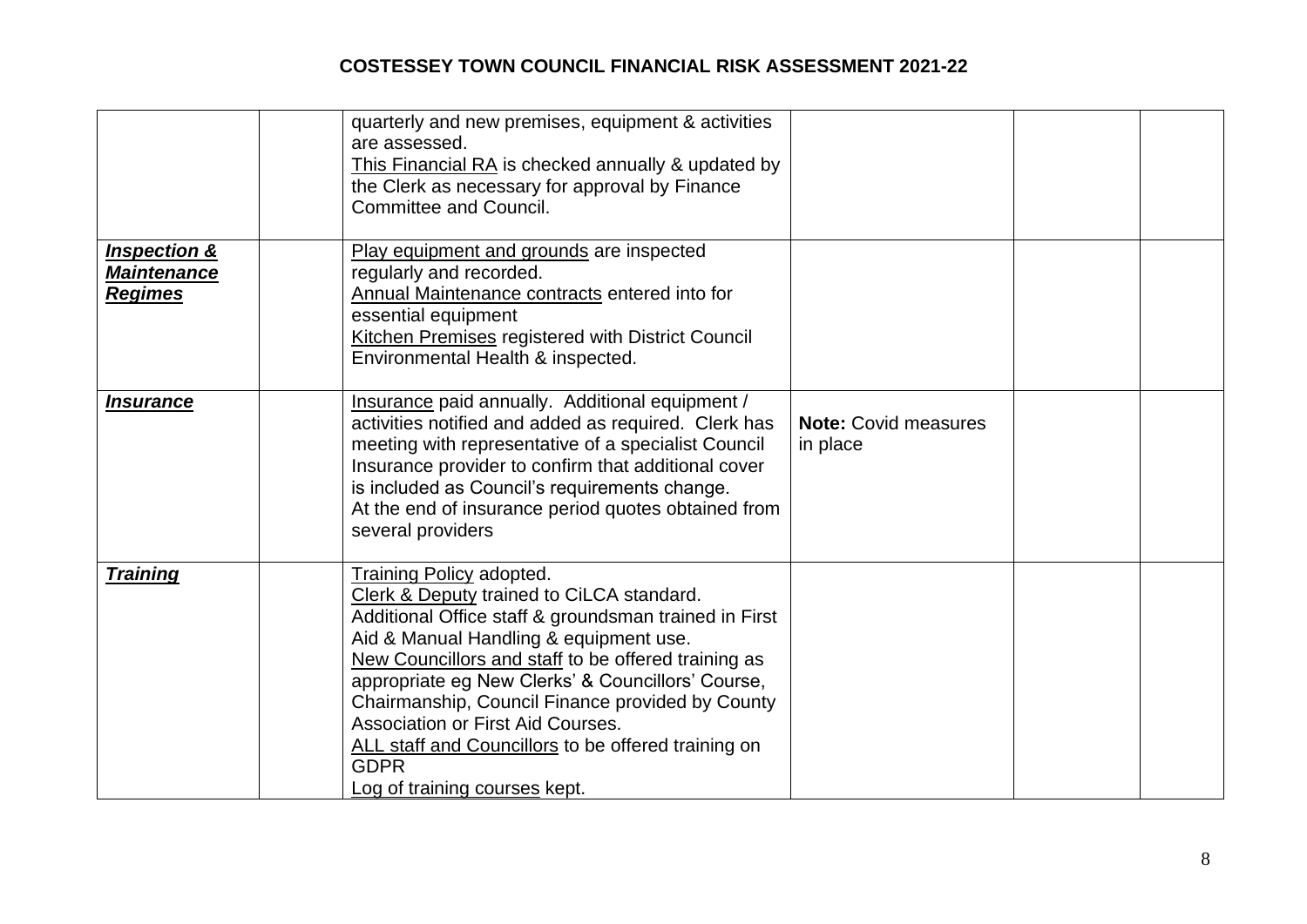| <b>Accidents</b>                                            | Accident Book on Premises available to all.<br>(Confidential details kept separately in locked<br>cupboard).<br>Office staff & groundsmen received First Aid &<br>Manual Handling training. RIDDOR notification if<br>necessary<br>Council insured by specialist sector insurance<br>company                                                                                                                                                                                                                                                                                                                                                                                                                                                                                                                                                                                                                                                              |  |  |
|-------------------------------------------------------------|-----------------------------------------------------------------------------------------------------------------------------------------------------------------------------------------------------------------------------------------------------------------------------------------------------------------------------------------------------------------------------------------------------------------------------------------------------------------------------------------------------------------------------------------------------------------------------------------------------------------------------------------------------------------------------------------------------------------------------------------------------------------------------------------------------------------------------------------------------------------------------------------------------------------------------------------------------------|--|--|
| Data Handling/<br><b>Protection &amp;</b><br><b>Storage</b> | IT systems managed by specialist firm Breakwater.<br>Information now stored on the Cloud as well as on<br>local server. Firewall, anti-SPAM, anti-virus<br>software installed. E-mails screened before<br>entering in-boxes. Payroll now backed up on<br><b>Cloud</b><br>Council is registered with the Information<br>Commissioner's Office under the Data Protection<br>Act 1998.<br>New GDPR as of 25 May 2018 Policies & Risk<br>Assessments updated<br>Office staff do not disclose personal details of hirers<br>/ residents etc to third parties.<br>Any documents with names, addresses, phone nos.<br>etc are shredded rather than recycled.<br>ALL staff have undertaken training on GDPR and<br>Councillors offered training as elected / co-<br>opted to avoid fines for breaches of Act.<br><b>New Policies written</b><br>Data Protection Officer appointed<br>Compliance essential re Data / Information Audit &<br><b>Privacy Notices</b> |  |  |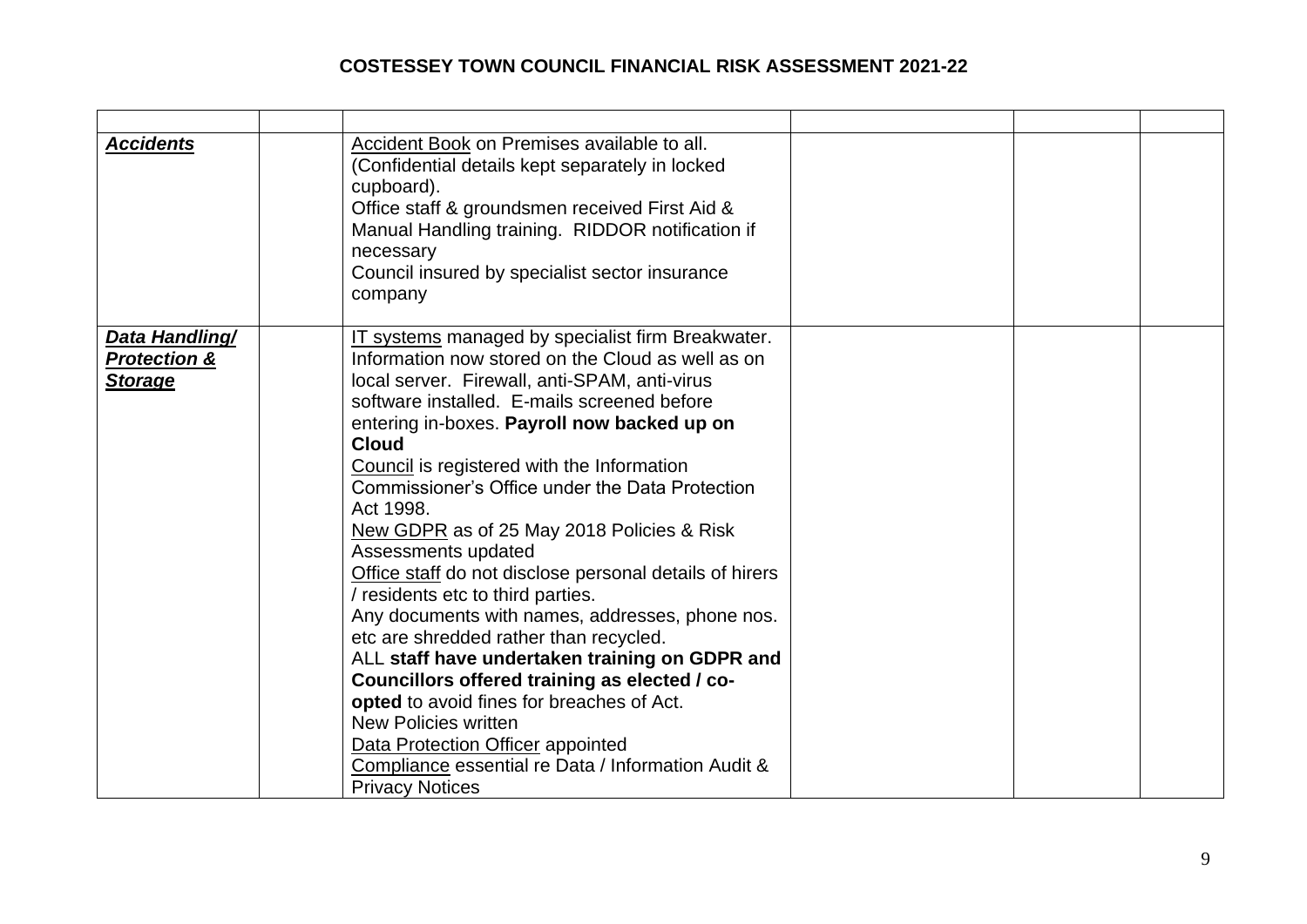|                                     | Data / Information Audit undertaken<br>Individuals contacted to inform them of how their<br>data will be stored, the legal basis and for how long.<br>Office locked to protect staff and data.<br>Screens time-out and can be switched to desktop<br>by one click to maintain confidentiality                                                                                                                                                                                                                                                                                                                                                                                                        |  |  |
|-------------------------------------|------------------------------------------------------------------------------------------------------------------------------------------------------------------------------------------------------------------------------------------------------------------------------------------------------------------------------------------------------------------------------------------------------------------------------------------------------------------------------------------------------------------------------------------------------------------------------------------------------------------------------------------------------------------------------------------------------|--|--|
| Legal Advice &<br><b>Challenges</b> | Solicitors firm retained.<br>Separate specialist firm retained for HR advice.<br><b>Legal advice sought for contracts and property</b><br>registration.<br>Council is member of County Association for<br>specific local council focused briefings, advice and<br>training<br>Insurance cover for legal costs                                                                                                                                                                                                                                                                                                                                                                                        |  |  |
| <b>Fidelity</b>                     | No member of council or staff alone may sign<br>cheques – all need three approved signatures.<br><b>BACS payments for Salaries, Norfolk</b><br>Pension Fund and HMRC payments.<br>Councillor authorisation to be in line with cheque<br>signing mandate.<br>Full internet banking to be considered at a later date<br>when possible.<br>Debit Cards are linked to IMPREST accounts with<br>maximum amount to be withdrawn in a month<br>(£3,000 CIMP & £3,000 GIMP). Additional debit<br>card for Deputy Clerk would be useful now more<br>WFH is taking place<br>Unity Trust a/c opened and to be used for deposit<br>returns to £100 ONLY pro tem<br>CCLA being researched, but Interest rates low |  |  |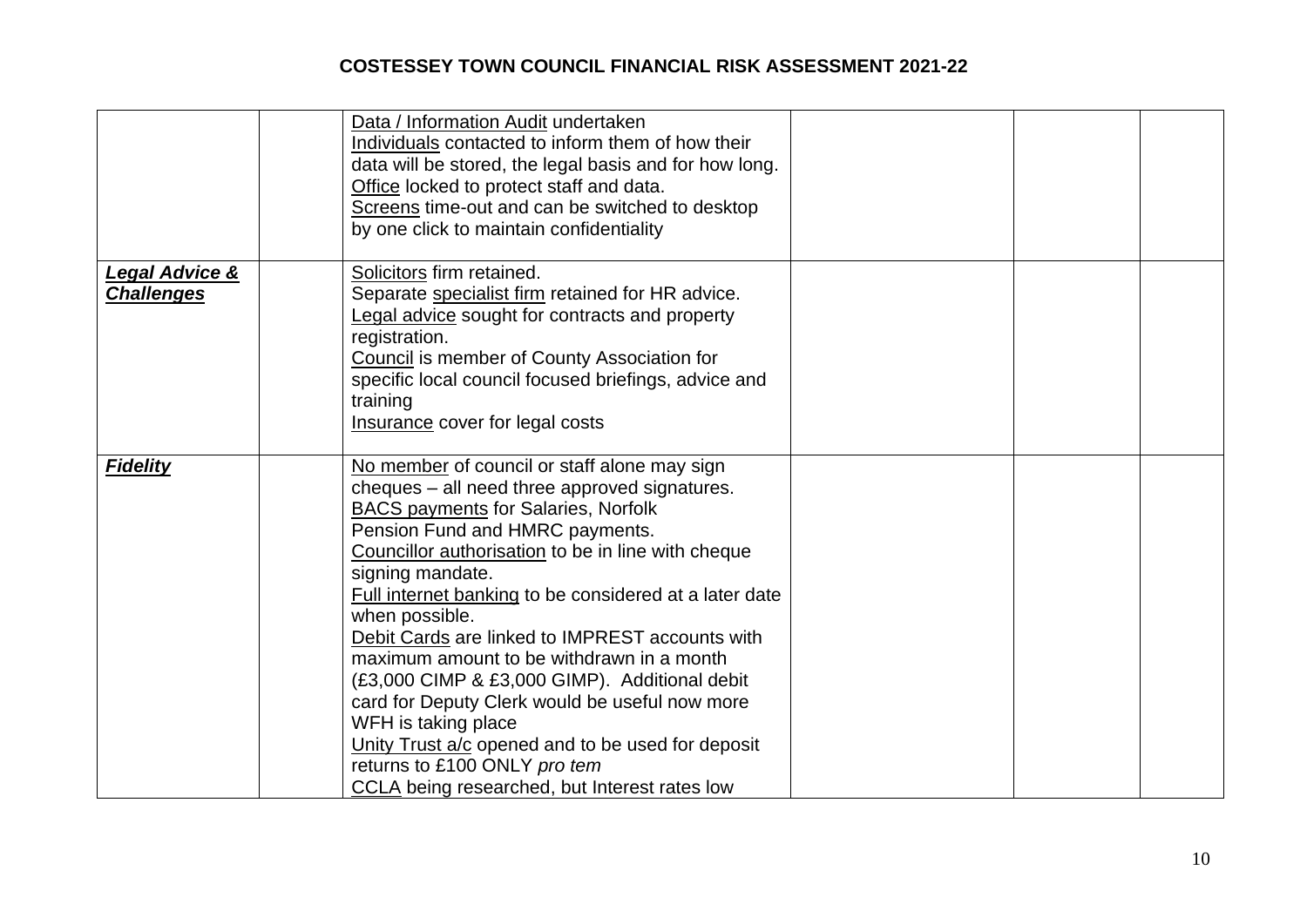|                                        | Staff members work together to complete bank<br>reconciliations and check accounts.<br>Bank reconciliations are checked against bank<br>statements and signed by a "Scrutineer" Councillor<br>monthly<br>Insurance is in place to cover any loss.                                                                                                                                                                                                   |                                                                              |  |
|----------------------------------------|-----------------------------------------------------------------------------------------------------------------------------------------------------------------------------------------------------------------------------------------------------------------------------------------------------------------------------------------------------------------------------------------------------------------------------------------------------|------------------------------------------------------------------------------|--|
| <b>Confidentiality</b>                 | Councillors are given confidential reports on purple<br>paper. Often these are returned to the office for<br>shredding at the end of a meeting. Otherwise<br>Councillors should shred them personally.<br>Office staff clear their desks of confidential material<br>at the end of the day. Confidential documents are<br>locked away.<br>Policies & Risk Assessments to be updated in light<br>of GDPR – awaiting further detailed sector guidance |                                                                              |  |
|                                        |                                                                                                                                                                                                                                                                                                                                                                                                                                                     |                                                                              |  |
| <b>BUSINESS</b><br><b>INTERRUPTION</b> |                                                                                                                                                                                                                                                                                                                                                                                                                                                     |                                                                              |  |
| <b>Loss of Hall</b><br><b>Hire</b>     | <b>Insurance for Business interruption and loss of</b><br>earnings.<br>If halls used as Emergency Rest Centres as part of<br>SNC's wider emergency planning contact insurer as<br>halls could be needed for sleeping / housing<br>residents who were unable to access their own<br>homes. Extra staff overtime then likely to be<br>incurred with additional salary costs                                                                           | <b>Note: Covid - CTC</b><br>obtained Business Rates<br>relief during 2020-21 |  |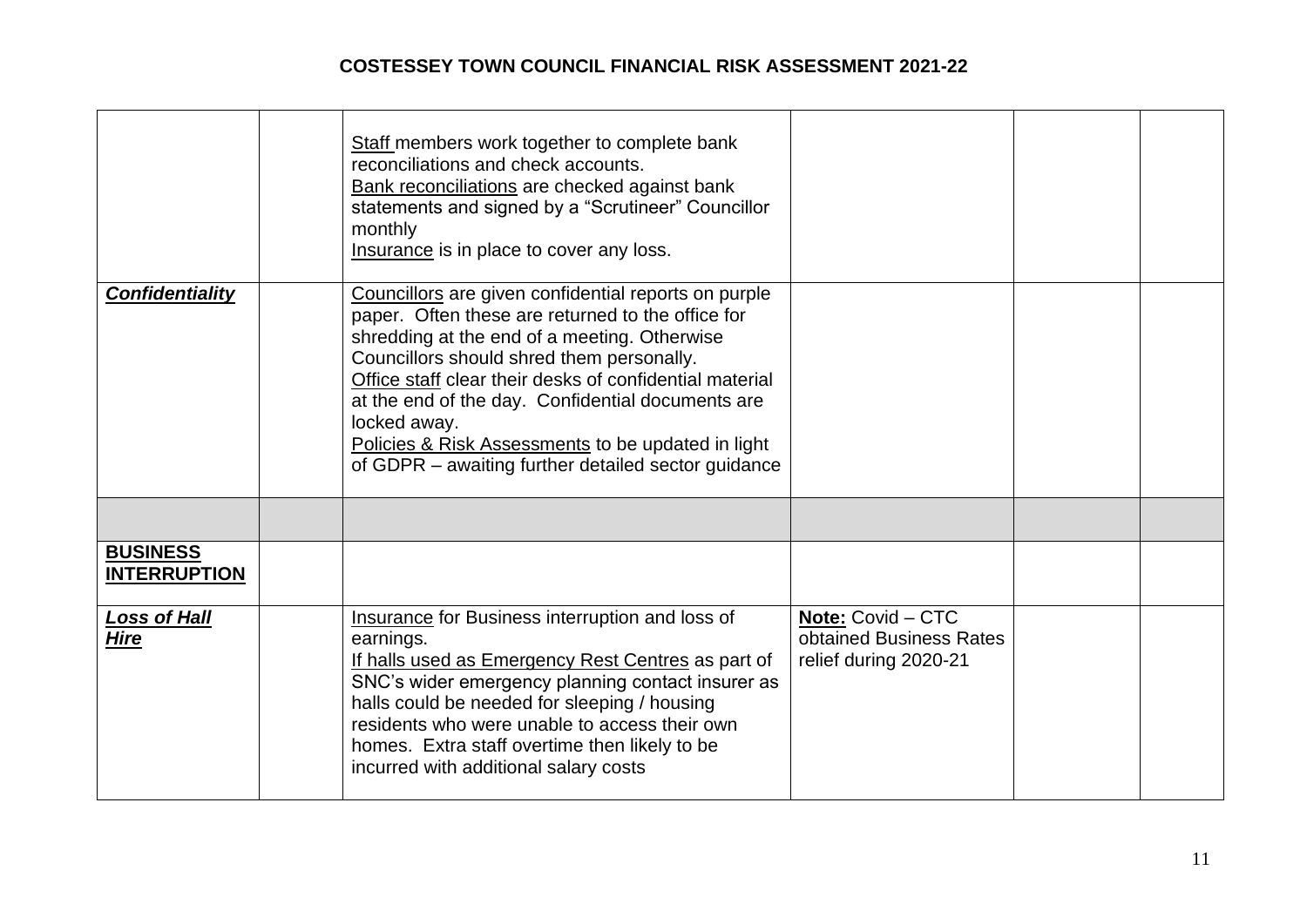| <b>Loss of Office</b><br><b>Premises</b>                                      | appropriate<br>consideration | Emergency Plan: Note: Wi-Fi inadequate at QH to<br>support Queen's Hills Community Centre Office<br>being used as temporary office. FTTC installed and<br>FTTP to be considered when available.<br>Option for staff to work from home (WFH) on a<br>temporary basis & to be increased where<br>Cloud storage ensures data recovery & back-up<br>drive for Clerk's computer. Small server for<br>accounts. Small server almost at end of its life &<br>migration to Cloud will be essential soon<br>Displaced Hirers would have to be compensated.<br>Full Emergency Procedures drawn up for                                                                                                                                                        |  |  |
|-------------------------------------------------------------------------------|------------------------------|----------------------------------------------------------------------------------------------------------------------------------------------------------------------------------------------------------------------------------------------------------------------------------------------------------------------------------------------------------------------------------------------------------------------------------------------------------------------------------------------------------------------------------------------------------------------------------------------------------------------------------------------------------------------------------------------------------------------------------------------------|--|--|
| Loss of access<br>to office<br><u>premises eg in</u><br>case of<br>quarantine |                              | In case staff were not allowed to access office<br>premises eg in case of quarantined staff, Office 365<br>system allows staff to access e-mails remotely<br>Note: Office 365 is proving to be not straight<br>forward, but staff receiving training<br>CTC cleaning company (or a specialist one) to do a<br>disinfectant deep clean if premises deemed to be<br>an infected area.<br>Put info on the website and advise hirers that<br>buildings were closed.<br>Cancel hires and give refunds or free sessions as a<br>gesture of goodwill.<br><b>Business Interruption insurance only valid if advised</b><br>to shut down by the Medical Authorities - CTC<br>would not be able to claim or prove a necessity for<br>shutting down otherwise. |  |  |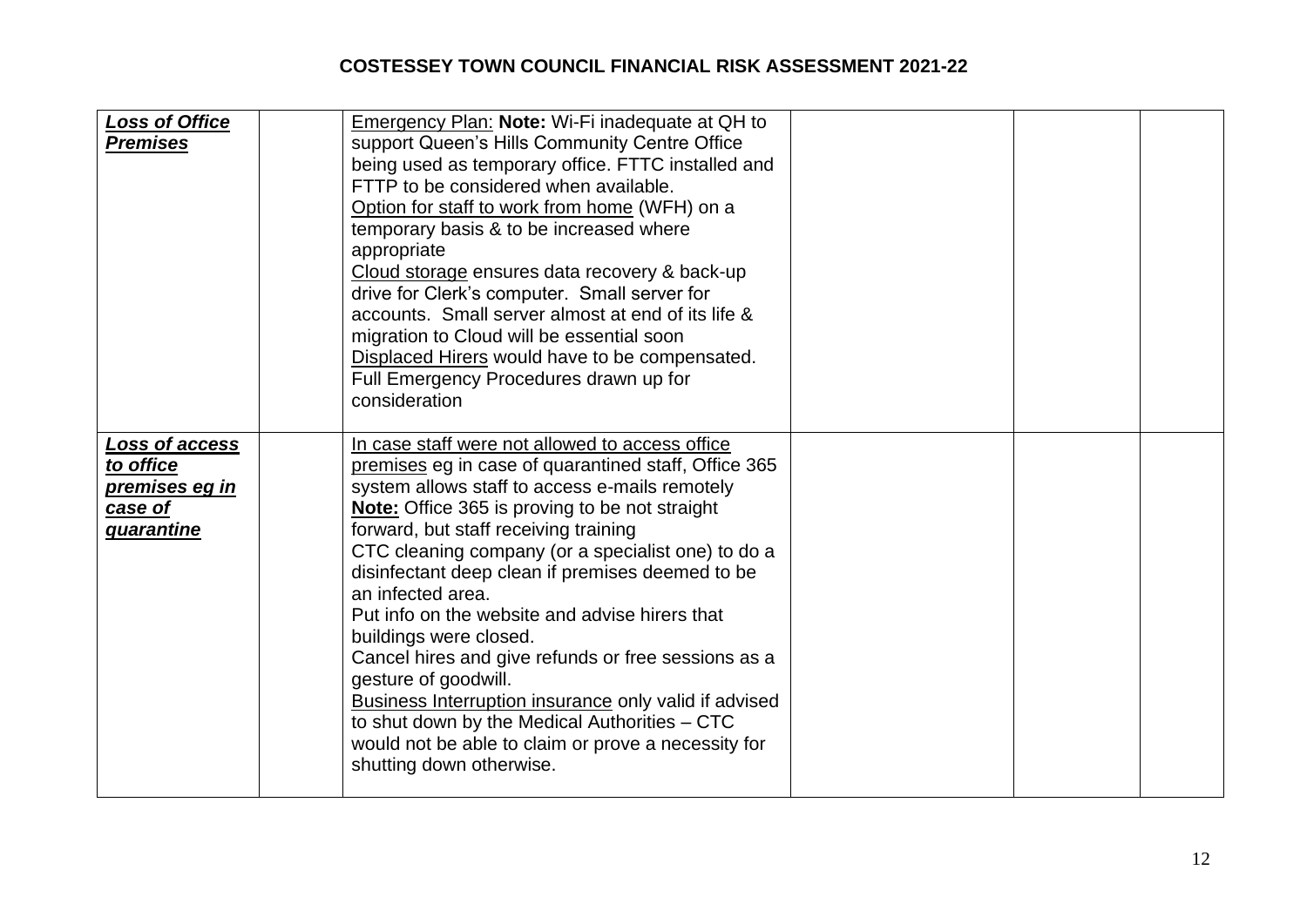| <b>Loss of Data</b>                                           | Breakwater monitors IT systems. CTC has back-up<br>maintenance & support agreement with Breakwater<br>Data on Clerk's computer backed up on external<br>hard drive and taken off premises.                                                                                                                                                                                                                                                                                                                                                                                                                                                                                        |  |  |
|---------------------------------------------------------------|-----------------------------------------------------------------------------------------------------------------------------------------------------------------------------------------------------------------------------------------------------------------------------------------------------------------------------------------------------------------------------------------------------------------------------------------------------------------------------------------------------------------------------------------------------------------------------------------------------------------------------------------------------------------------------------|--|--|
| <u> Loss of Staff</u><br>hours                                | Rota to cover office opening hours.<br>Office 365 system allows staff to access e-mails<br>remotely<br>Staff holidays staggered: Clerk & Deputy not<br>allowed to take holiday at same time.<br>Temporary / seasonal grounds staff engaged in<br>summer months if necessary to cope with extra<br>summer workload.<br>Tasks able to be carried out by more than one<br>member of staff so that no task is left undone due to<br>staff absences.<br>Long Term sick leave could be covered either by<br>extending P/T worker's hours, by temporary staff or<br>by engaging an additional P/T member of staff.<br>Grounds Staff could be covered by external<br>contractors eg NORSE |  |  |
|                                                               |                                                                                                                                                                                                                                                                                                                                                                                                                                                                                                                                                                                                                                                                                   |  |  |
| <b>COMMUNITY</b><br><b>EVENTS &amp;</b><br><b>INITIATIVES</b> |                                                                                                                                                                                                                                                                                                                                                                                                                                                                                                                                                                                                                                                                                   |  |  |
| <b>Fete &amp; Fair</b>                                        | SEE DETAILED SPECIFIC RISK ASSESSMENT<br>Note: Fete 2021 cancelled by CTC on 02/02/21<br>Fete 2022: Cadent restricted vehicle access across<br>high pressure gas main, so fewer vehicles allowed<br>to park, therefore lower parking income                                                                                                                                                                                                                                                                                                                                                                                                                                       |  |  |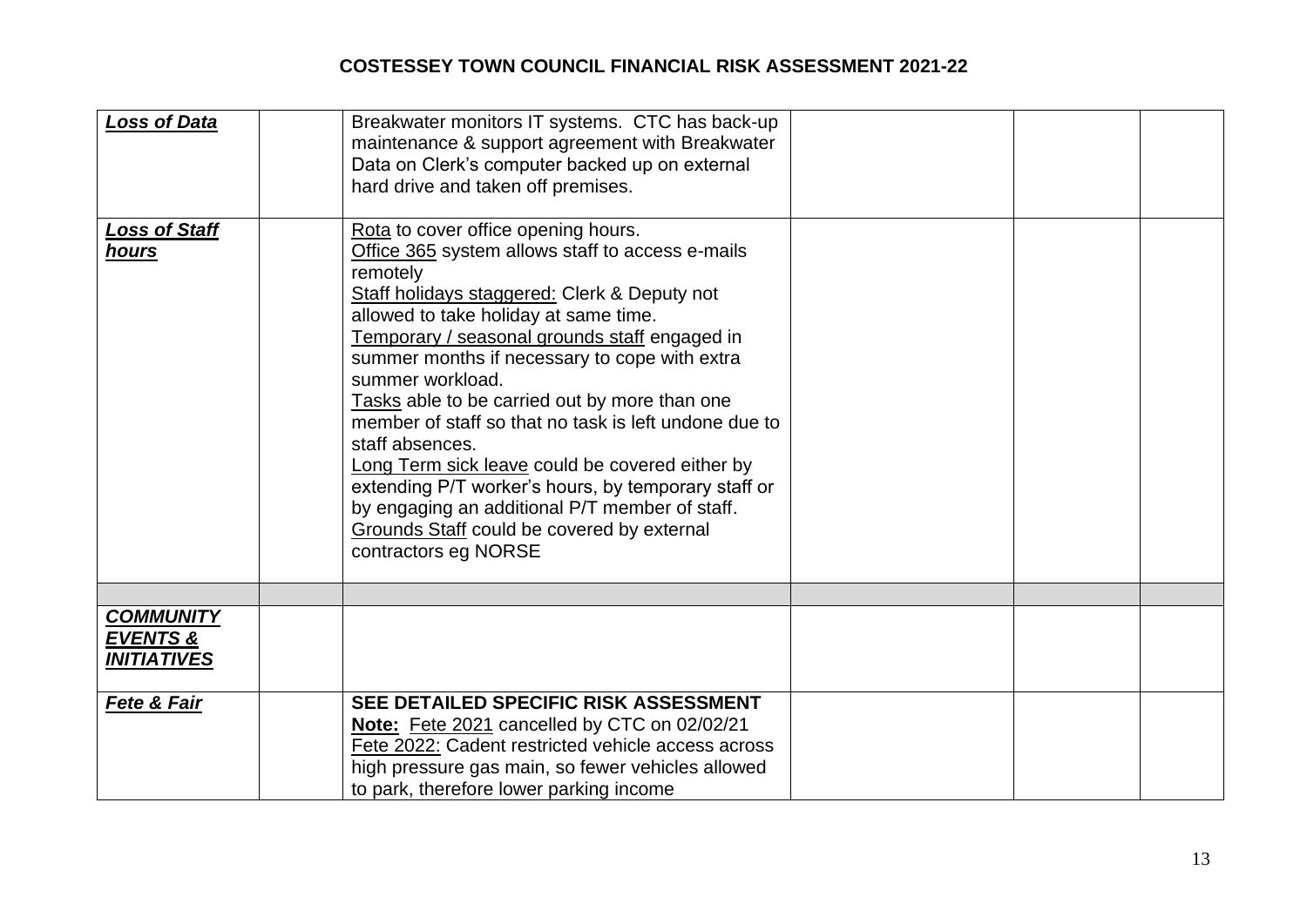| Covid: Risk of on-going Covid rules affecting              |  |  |
|------------------------------------------------------------|--|--|
| attendance                                                 |  |  |
| Relevant statutory agencies contacted                      |  |  |
| <b>TENS Licence to be obtained by any stall wishing to</b> |  |  |
| serve alcohol                                              |  |  |
| Alcohol to be provided by the Designated Premises          |  |  |
| Supervisor (DPS)                                           |  |  |
| <b>Trained First Aiders to be engaged for duration of</b>  |  |  |
| event.                                                     |  |  |
| <b>Food outlets required to provide Hygiene</b>            |  |  |
| Certificates & Public Liability insurance documents        |  |  |
| Other attractions required to provide Public Liability     |  |  |
| insurance documents                                        |  |  |
| Certified Security Co. to manage site security &           |  |  |
| traffic management                                         |  |  |
| Communications meetings with stall holders &               |  |  |
| volunteers re site safety                                  |  |  |
| Volunteers to sign volunteer forms with contact            |  |  |
| details                                                    |  |  |
| Access & parking instructions to be given before the       |  |  |
| day. Marshalls to ensure safe parking on site with         |  |  |
| one-way vehicle system and separated pedestrian            |  |  |
| routes.                                                    |  |  |
| Fairground operators to safeguard own equipment.           |  |  |
| Incidents to be managed by Council Controllers &           |  |  |
| Security firm using Control Point / Stage & PA             |  |  |
| system to inform public                                    |  |  |
| <b>Firework Display to be provided by a fully licensed</b> |  |  |
| and insured professional company with risk                 |  |  |
| assessments / insurance docs & site plan sent to           |  |  |
| Council in advance                                         |  |  |